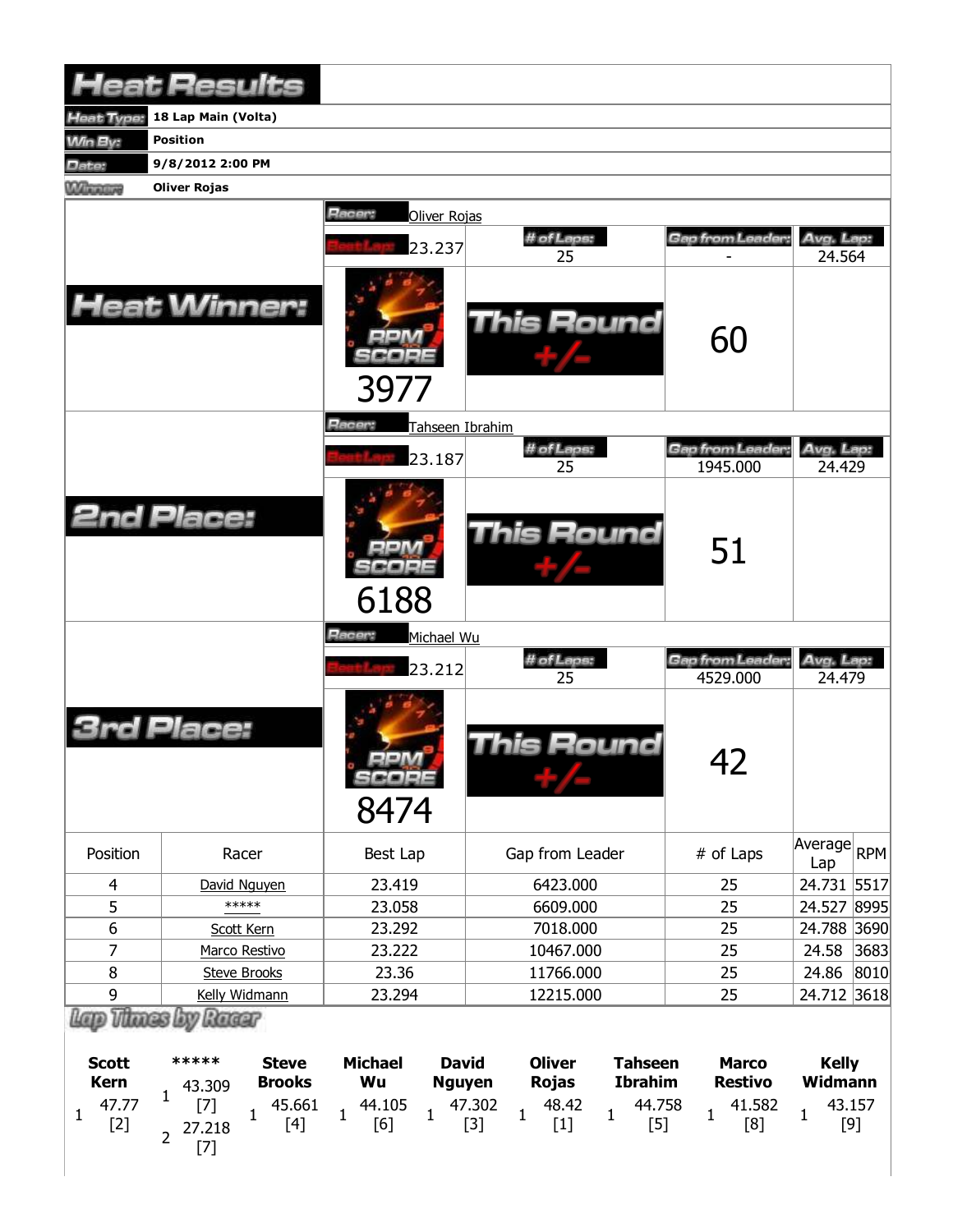|    | <b>Scott</b><br><b>Kern</b> |                                   | <b>Steve</b><br><b>Brooks</b>                                                                                                                                                                         | <b>Michael</b><br>Wu         | <b>David</b><br><b>Nguyen</b>     | <b>Oliver</b><br>Rojas | <b>Tahseen</b><br>Ibrahim         | <b>Marco</b><br><b>Restivo</b>     | <b>Kelly</b><br>Widmann         |
|----|-----------------------------|-----------------------------------|-------------------------------------------------------------------------------------------------------------------------------------------------------------------------------------------------------|------------------------------|-----------------------------------|------------------------|-----------------------------------|------------------------------------|---------------------------------|
|    | 2 26.819                    | *****                             | 2 26.597                                                                                                                                                                                              | 27.042                       | 2 25.055                          | 2 25.699               | 2 25.619                          | 27.38                              | 27.068                          |
|    | $[4]$                       | 3 23.826                          | $[5]$                                                                                                                                                                                                 | $\mathbf{2}^{\prime}$<br>[6] | $[2]$                             | $[1]$                  | $[3]$                             | [9]                                | 2<br>[8]                        |
|    | 3 24.178<br>$[4]$           | $[7]$<br>23.985                   | 24.134<br>3<br>$[5]$                                                                                                                                                                                  | 23.699<br>3                  | 23.811<br>3<br>$[2]$              | 3 23.938<br>$[1]$      | 24.097<br>3<br>$[3]$              | 24.452<br>3<br>$[9]$               | 24.645<br>3                     |
|    | 23.564                      | $[7]$                             | 23.762                                                                                                                                                                                                | [6]<br>23.984                | 23.817<br>4                       | 4 23.643               | 23.652                            | 24.156                             | [8]<br>24.917                   |
|    | [4]                         | 23.55<br>5<br>$[7]$               | $[5]$<br>24.014                                                                                                                                                                                       | [6]                          | $[2]$<br>23.728                   | $[1]$<br>$5^{23.555}$  | $[3]$<br>23.529                   | [8]                                | 4<br>$[9]$                      |
|    | 5 23.634<br>$[4]$           | 23.45                             | 5<br>$[5]$                                                                                                                                                                                            | 5 23.498<br>[6]              | 5<br>$[2]$                        | $[1]$                  | 5<br>$[3]$                        | $5^{24.163}$<br>[8]                | 23.856<br>5<br>$[9]$            |
|    | 23.522<br>[4]               | $[7]$<br>23.883                   | 23.79<br>6<br>$[5]$                                                                                                                                                                                   | 23.537<br>6<br>[6]           | 23.684<br>6<br>$[2]$              | 23.492<br>$[1]$        | 23.632<br>$[3]$                   | 23.765<br>[8]                      | 6 24.17 [9]                     |
|    | 23.574<br>$[4]$             | $[7]$<br>24.253                   | 7 23.906<br>$[5]$                                                                                                                                                                                     | 723.9[6]                     | 23.888<br>$\overline{7}$<br>$[2]$ | $7^{23.771}$<br>$[1]$  | 23.485<br>$\overline{7}$<br>$[3]$ | 23.668<br>[8]                      | 24.196<br>7<br>$[9]$            |
| 8  | 23.61<br>[4]                | $[7]$<br>24.179                   | 24.49<br>8<br>[6]                                                                                                                                                                                     | 23.696<br>$[5]$              | 23.502<br>8<br>$[2]$              | 8 23.627<br>$[1]$      | 23.381<br>$[3]$                   | 23.57<br>[8]                       | 23.862<br>$[9]$                 |
| 9  | 23.51<br>$[4]$              | $[7]$<br>23.68<br>10 <sup>1</sup> | 9 24.266<br>[6]                                                                                                                                                                                       | 9 23.657<br>$[5]$            | 23.531<br>9<br>$[2]$              | 9 23.372<br>$[1]$      | 23.437<br>9<br>$[3]$              | 9 23.837<br>[8]                    | 23.856<br>q<br>$[9]$            |
|    | 10 23.527<br>[4]            | [6]<br>23.317<br>11               | 10 24.474<br>$[7]$                                                                                                                                                                                    | 23.605<br>10<br>$[5]$        | 23.84<br>10<br>$[2]$              | 10 23.584<br>$[1]$     | 23.613<br>10<br>$[3]$             | 23.393<br>10 <sup>1</sup><br>[8]   | 23.502<br>10<br>$[9]$           |
|    | 11 24.201<br>$[4]$          | [6]<br>12 23.244                  | 11 23.832<br>$[7]$                                                                                                                                                                                    | $11^{23.318}$<br>[5]         | 24.415<br>11<br>$[2]$             | 11 23.469<br>$[1]$     | 24.631<br>11<br>$[3]$             | 23.545<br>11<br>[8]                | 23.876<br>11<br>$[9]$           |
| 12 | 23.748<br>$[4]$             | [6]<br>13 23.227                  | 12 24.064<br>$[7]$                                                                                                                                                                                    | 12 23.383<br>$[5]$           | 24.084<br>12<br>$[3]$             | 12 23.271<br>$[1]$     | 23.682<br>12<br>$[2]$             | 12 23.913<br>[8]                   | 23.726<br>12<br>$[9]$           |
|    | 13 24.701<br>$[4]$          | [6]<br>14 23.762                  | 13 23.941<br>$[7]$                                                                                                                                                                                    | 13 23.813<br>$[5]$           | 23.988<br>13<br>$[3]$             | 13 23.387<br>$[1]$     | 23.606<br>13<br>$[2]$             | 13 24.154<br>[8]                   | 23.779<br>13<br>$[9]$           |
|    | 14 24.282<br>$[5]$          | [6]<br>15 23.432                  | 14 23.736<br>$[7]$                                                                                                                                                                                    | 14 23.822<br>[4]             | 23.669<br>14<br>$[3]$             | 14 23.351<br>$[1]$     | 23.344<br>14<br>$[2]$             | 23.623<br>14<br>[8]                | 23.813<br>14<br>$[9]$           |
|    | $15^{23.52}$<br>$[5]$       | [6]<br>16 23.953                  | 15 24.116<br>$[7]$                                                                                                                                                                                    | 15 23.545<br>[4]             | 15 23.487<br>$[3]$                | 15 23.389<br>$[1]$     | 23.333<br>15<br>$[2]$             | 15 24.243<br>[8]                   | 23.697<br>15<br>$[9]$           |
| 16 | 24.017<br>$[5]$             | [6]<br>17 23.471                  | 16 23.767<br>$[7]$                                                                                                                                                                                    | 16 23.251<br>[4]             | 23.658<br>16<br>$[3]$             | 16 23.501<br>$[1]$     | 23.224<br>16<br>$[2]$             | 16 23.712<br>[8]                   | 23.684<br>16<br>$[9]$           |
|    | 17 24.16<br>[6]             | [5]<br>18 23.133                  | $17^{23.762}$<br>$[7]$                                                                                                                                                                                | 17 23.212                    | $[4]$ 17 $^{23.633}$<br>$[3]$     | 17 23.419<br>$[1]$     | 17 23.388<br>$[2]$                | 17 23.75<br>[8]                    | 23.593<br>17<br>$[9]$<br>23.516 |
|    | 18 23.363<br>[6]            | $[5]$<br>19 23.294                | 18 23.816<br>$[7]$                                                                                                                                                                                    | 18 23.473<br>$[4]$           | 18 23.459<br>$[3]$                | 18 23.48<br>$[1]$      | 18 23.367<br>$[2]$                | 18 23.679<br>[8]                   | 18<br>$[9]$<br>23.771           |
| 19 | 23.417<br>$[6]$             | [5]<br>23.058<br>20               | 19 24.251<br>[8]                                                                                                                                                                                      | 19 23.287<br>$[4]$           | 23.419<br>19<br>$[3]$             | 23.26<br>19<br>$[1]$   | 23.281<br>19<br>$[2]$             | 19 23.668<br>$[7]$                 | 19<br>$[9]$<br>23.593           |
|    | 20 23.343<br>[6]            | $[5]$<br>21 23.115                | 20 23.637<br>[8]                                                                                                                                                                                      | 20 23.426<br>[4]<br>23.298   | 23.586<br>20<br>$[3]$             | 20 23.237<br>$[1]$     | 23.308<br>20<br>$[2]$             | 23.361<br>20 <sub>2</sub><br>$[7]$ | 20<br>$[9]$<br>23.595           |
|    | 21 23.476<br>[6]            | $[5]$<br>22 23.506                | 21 23.508<br>[8]                                                                                                                                                                                      | 21<br>$[3]$                  | 21 23.899<br>$[4]$                | 21 23.344<br>$[1]$     | 23.239<br>21<br>$[2]$             | 21 23.478<br>$[7]$                 | 21<br>$[9]$<br>23.565           |
|    | 22 23.707<br>[6]            | $[5]$<br>23 23.5 [5]              | 22 23.482<br>[8]                                                                                                                                                                                      | 22 23.443<br>$[3]$           | 23.493<br>22<br>$[4]$             | 22 23.356<br>$[1]$     | 23.321<br>22<br>$[2]$             | 22 23.482<br>$[7]$                 | 22<br>$[9]$<br>23.644           |
|    | 23 23.455<br>[6]            | 24 23.606<br>$[5]$                | 23 23.648<br>[8]                                                                                                                                                                                      | 23 23.301<br>$[3]$           | 23.482<br>23<br>$[4]$             | 23 23.393<br>$[1]$     | 23.384<br>23<br>$[2]$             | 23 23.365<br>$[7]$                 | 23<br>$[9]$<br>23.294           |
|    | 24 23.292<br>[6]            | 25 24.216<br>$[5]$                | 23.36<br>24<br>[8]                                                                                                                                                                                    | 24 23.401<br>$[3]$<br>23.288 | 23.671<br>24<br>$[4]$             | 24 23.24<br>$[1]$      | 23.228<br>24<br>$[2]$             | 24 23.222<br>$[7]$                 | 24<br>$[9]$<br>23.435           |
|    | 25 23.311<br>[6]            |                                   | 25 23.475<br>$[8] % \includegraphics[width=0.9\columnwidth]{figures/fig_10.pdf} \caption{Schematic plot of the top of the top of the top of the top of the top of the right.} \label{fig:fig_10.pdf}$ | 25<br>$[3]$                  | 25 24.174<br>$[4]$                | 25 23.913<br>$[1]$     | 25 23.187<br>$[2]$                | 25 23.329<br>$[7]$                 | 25<br>$[9]$                     |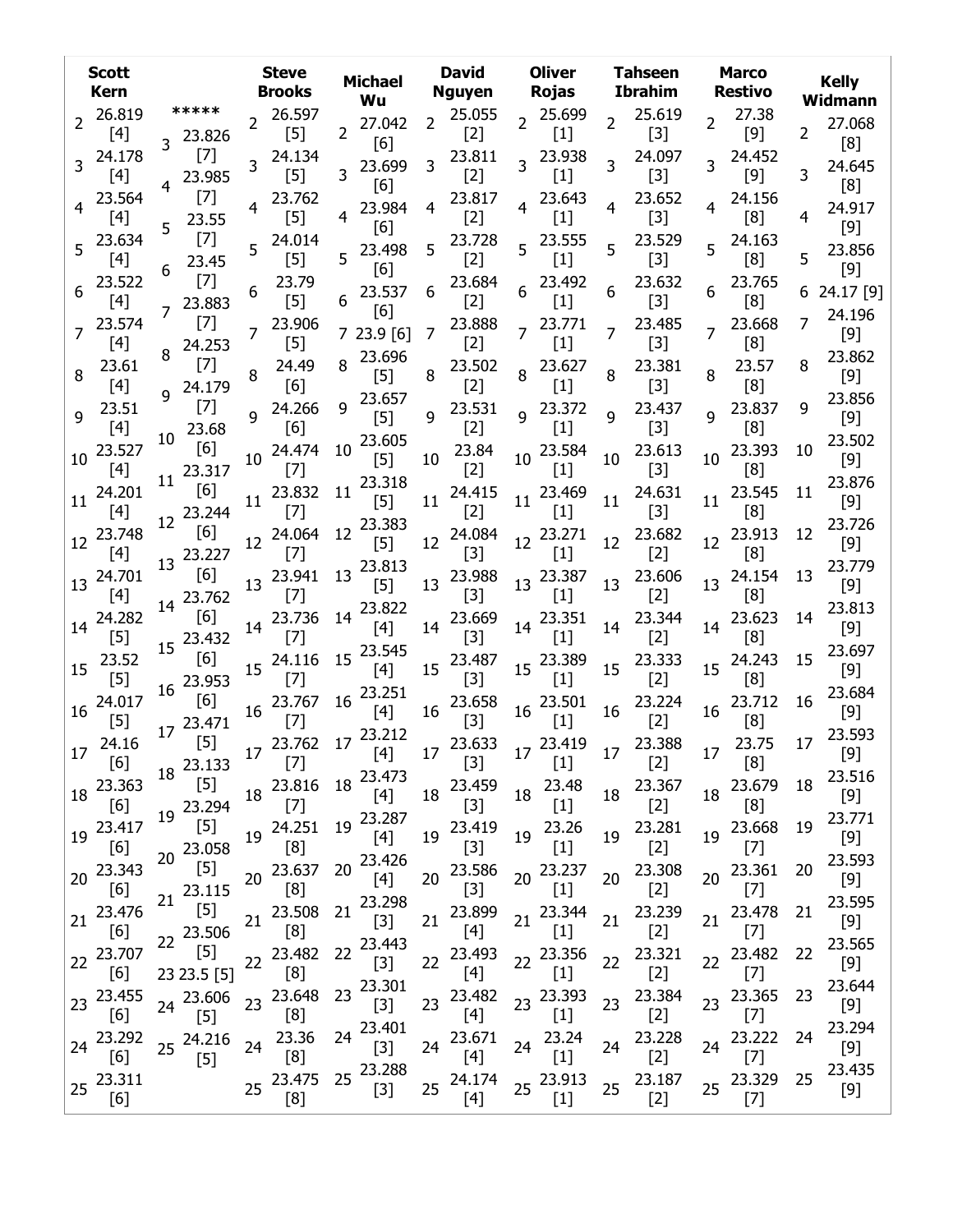|                | <b>Heat Results</b>                          |                               |                                        |                             |                         |
|----------------|----------------------------------------------|-------------------------------|----------------------------------------|-----------------------------|-------------------------|
| eat Type:      | 18 Lap Main (Volta)                          |                               |                                        |                             |                         |
| <b>Win By:</b> | <b>Position</b>                              |                               |                                        |                             |                         |
| Date:          | 9/8/2012 1:50 PM                             |                               |                                        |                             |                         |
| <b>Winners</b> | <b>SK Jason Mulveny</b>                      |                               |                                        |                             |                         |
|                |                                              | Racer:<br>SK Jason Mulveny    |                                        |                             |                         |
|                |                                              | 23.165                        | # of Laps:                             | Gap from Leader:            | Avg. Lap:               |
|                | <b>Heat Winner:</b>                          | 3964                          | 25<br>This Round                       | 63                          | 24.499                  |
|                |                                              | Racer:<br>Jordan Wallace      |                                        |                             |                         |
|                |                                              | 23.295                        | # of Laps:                             | Gap from Leader:            | Avg. Lap:               |
|                | <b>2nd Place:</b>                            | 3888                          | 25<br>This Round                       | 2429.000<br>51              | 24.459                  |
|                |                                              | Racer:<br>Christopher Wi      |                                        |                             |                         |
|                |                                              | 23.477                        | # of Laps:<br>25                       | Gap from Leader<br>7865.000 | Avg. Lap:<br>24.783     |
|                | ace:                                         | <b>MR</b> 74<br>SCORE<br>3671 | This Round                             | 42                          |                         |
| Position       | Racer                                        | Best Lap                      | Gap from Leader                        | # of Laps                   | Average<br> RPM <br>Lap |
| 4              | <b>Patrick Ferro</b>                         | 23.488                        | 11345.000                              | 25                          | 24.769 1877             |
| 5              | Ary Jogasurya                                | 23.727                        | 15174.000                              | 25                          | 24.879 2572             |
| 6              | John Labay                                   | 23.741                        | 17771.000                              | 25                          | 25.105 1958             |
| 7              | <b>SK Robert Orr</b>                         | 23.959                        | 21811.000                              | 25                          | 25.097 2378             |
| 8              | Alexander Cumm                               | 24.208                        | 1L                                     | 24                          | 25.192 3035             |
| 9              | Mike Padgett                                 | 24.024                        | 1L                                     | 24                          | 25.526 2792             |
| <b>Jordan</b>  | Lap Thues by Ruar<br><b>Alexander</b><br>Δrv | <b>SK</b>                     | <b>SK Jason</b><br><b>lohn</b><br>Mike |                             | Christonher Patrick     |

| <b>Jordan</b>  |               | <b>Alexander</b> |                                                     | Arv       |                                                     | <b>SK</b> |                      | <b>SK Jason</b> |  | John  |  | Mike    |  | Christopher |              | <b>Patrick</b> |               |
|----------------|---------------|------------------|-----------------------------------------------------|-----------|-----------------------------------------------------|-----------|----------------------|-----------------|--|-------|--|---------|--|-------------|--------------|----------------|---------------|
| <b>Wallace</b> |               | Cumm             |                                                     | Jogasurya |                                                     | Robert    |                      | Mulveny         |  | Labay |  | Padgett |  | Wi          |              | <b>Ferro</b>   |               |
|                | $1 \t 41.943$ |                  | $\begin{array}{cc} & 37.467 \\ 1 & [9] \end{array}$ |           | $\begin{array}{cc} 1 & 41.038 \\ & [7] \end{array}$ |           | Orr<br>40.249<br>[8] |                 |  |       |  |         |  |             | 3 23.878 [2] |                | 41.495<br>[6] |